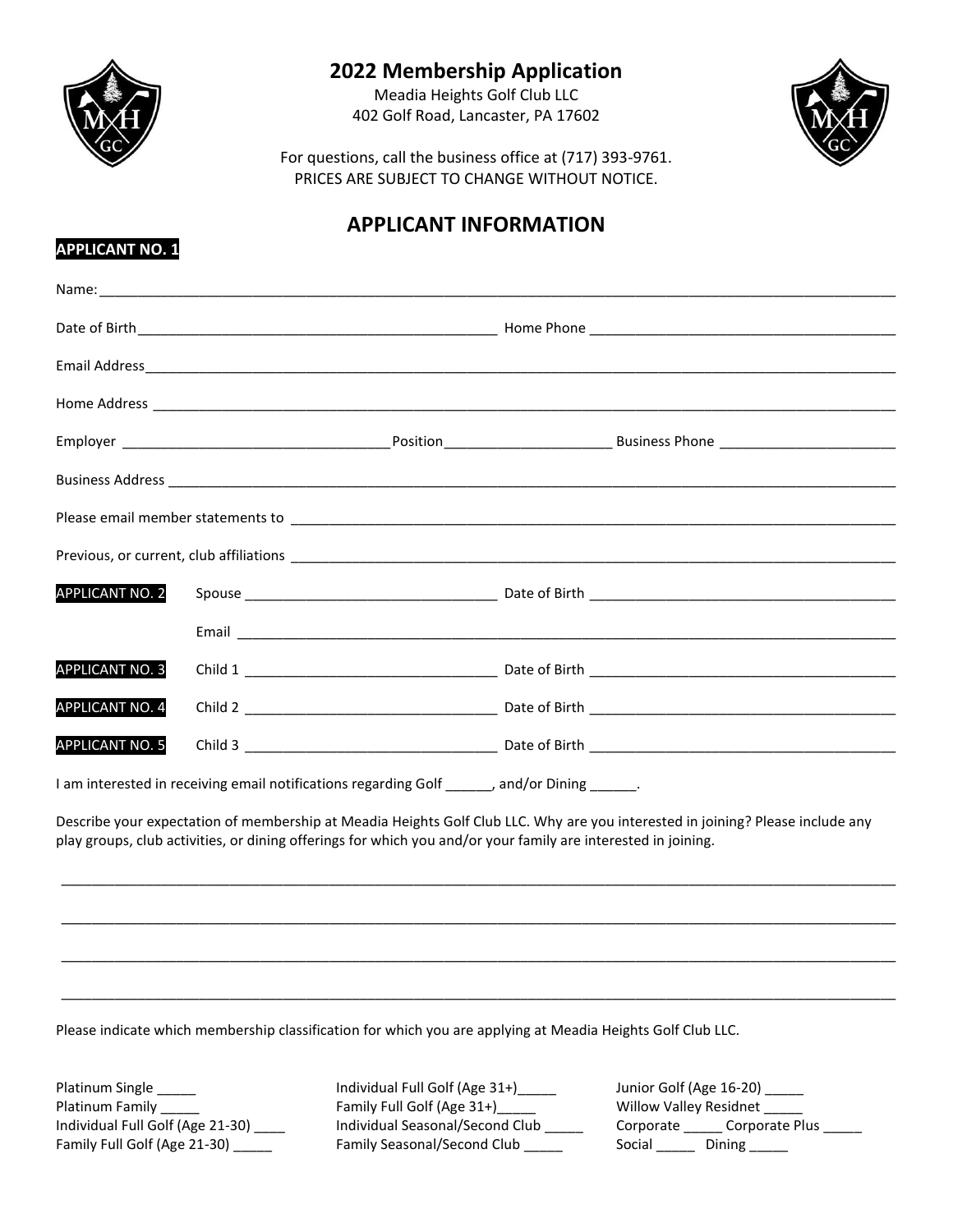## **ACCEPTANCE OF RULES**

### **PAYMENT OF MEMBERSHIP ACCOUNT**

Payment of Membership Account, including all dues, fees and other applicable charges, is due upon receipt of the monthly statement. If accepted for membership, I/we agree to pay the account in full upon receipt of the monthly statement but no later than the 25th of the month. I further authorize that any Member Account charges not timely paid may then be charged to the card that I provide to the Club for such purposes. I/We agree and understand that a late charge up to the maximum amount allowable by law, or other penalties, may be assessed for past-due accounts as provided by the Rules governed by Meadia Heights Golf Club LLC, as amended from time to time. In addition to late fees (\$40.00), penalties may include, but are not limited to suspension of Club privileges and/or expulsion from membership. Payments on delinquent accounts apply first to reduce late charges and accrued due s, then to food and beverage charges, then to any other charges. Any fees assessed for untimely payment of any applicable dues, fees or charges will appear on my/our statement. I/We agree to pay all reasonable attorneys' fees, investigator fees, and costs in the event this account is turned over for collection.

I understand and agree that I must maintain my selected level of Membership for at least \_\_\_\_\_\_\_\_\_ (12, 24) months from the join date before downgrading or canceling my membership. In the event that I prematurely break this agreement, the Club has my permission to make a one-time charge to my credit card (unless other arrangements are made) for all outstanding dues and fees plus any remaining dues and fees which I would owe for the remaining term of the agreement. Following that initial period, my membership and these financial obligations shall automatically renew for an additional 12 months unless I give written notice to the Club at least 10 days prior to the end of my anniversary date.

#### **ASSUMPTION OF LIABILITY**

I understand that as a Member of The Meadia Heights Golf Club LLC, I am assuming no liabilities whatsoever in connection with the Membership other than the payment of my Membership Fee or Membership Deposit, as applicable, monthly dues and charges incurred to me, my family and guests in use of the Club and that Membership does not confer upon me any ownership of the Club property or its assets. In consideration of the membership and as a condition of using the Club facilities, I/we agree to all risks associated with the use of the Club facilities, including risks associated with use of or proximity to the Golf Course and I/we agree to release and indemnify the Club from and against any and all losses, expenses, liens, claims, demands and causes of action of every kind and character for death, personal injury, property damage or any other liability, damages, fines or penalties, including, without limitation, costs, attorney's fees and settlements, whether or not based on the acts or omissions of the Club, resulting from, arising out of or in any way connected with the use of the Club's facilities by me/us, my family members or guests. As used in this paragraph, "Club" shall include Meadia Heights Golf Club, LLC, its respective officers, directors, shareholders, partners, members, agents, affiliates, predecessors, successors, assigns, employees and all persons or entities with which they are now or may in the future become affiliated. This paragraph shall survive the termination of this agreement and my/our membership in the Club with respect to any property damage, personal injury or death occurring prior to such termination.

#### **MEMBERSHIP POLICIES**

If accepted into membership, I/we agree to conform to and be bound by the enrollment terms contained herein, the Rules and Regulations, and written membership policies of the Club ("Membership Documents") as they ma y be amended from time to time. I/We further acknowledge receipt of the Membership Documents and understand that agreeing to be bound by the Membership Documents is a part of my/our agreement for membership privileges with the Club. I/We specifically understand this membership is not divisible and it is not transferrable by the member. I/WE ACKNOWLEDGE THE MEMBERSHIP RULES AND REGULATIONS PROVIDE THE DETAILS OF THE CLUB'S MEMBERSHIP POLICIES, CONDUCT AND OBLIGATIONS, INCLUDING, BUT NOT LIMITED TO, PROVISIONS IN THE EVENT OF DIVORCE, FOR ARBITRATION OF DISPUTES, RESIGNATION, REDEMPTION OF MEMBERSHIPS, FINANCIAL OBLIGATIONS, DISCIPLINARY ACTION, RELEASE OF LIABILITY FOR PERSONAL INJURY AND THEFT**. I/WE HEREBY FULLY RELEASE AND DISCHARGE THE CLUB, ITS EMPLOYEES, AGENTS, SHAREHOLDERS, AFFILIATES AND ASSIGNS FROM ANY LIABILITY, INJURY, LOSS, DAMAGE OR CLAIM ARISING FROM MY/OUR USE OF THE CLUB FACILITIES.**

By providing the address(es) (including e-mail), phone numbers(s), above, I/we hereby give the Club my/our express written permission to contact me/us at each number or address to keep me/us informed about Club events, services and offerings, and to list such information in social membership directories made available to other Club members to print, or online in the "Members Only" section of the Club's website. I/We acknowledge that the Club values my/our right to privacy. I/We understand that I/we can revoke this consent at any time by contacting the Club in writing.

I/We agree the terms and conditions of my/our membership may not be added to, amended, or contradicted in any way by evidence of prior, contemporaneous, or subsequent oral agreements of any kind and acknowledge there are no unwritten oral agreements of any kind.

By signing below, we hereby certify that we hold a marriage license, or a certificate of domestic partnership, civil union or proof of residency for life partner, which evidences our existing spousal relationship. If we do not hold one of the above, we acknowledge that the Club requires execution of a separate Spousal Relationship Statement. I understand that Membership is contingent upon approval of the Club, which approval shall be at its sole and absolute discretion.

| Primary Candidate's Signature    | Print Name | Date |
|----------------------------------|------------|------|
| Additional Candidate's Signature | Print Name | Date |

The Meadia Heights Golf Club LLC policy is that no applicant will be discriminated against because of age (with statutory limits), race, religion, color, sex, disability, national origin, ancestry, marital status, sexual orientation, gender identity/expression, or veteran status with respect to the selection for membership.